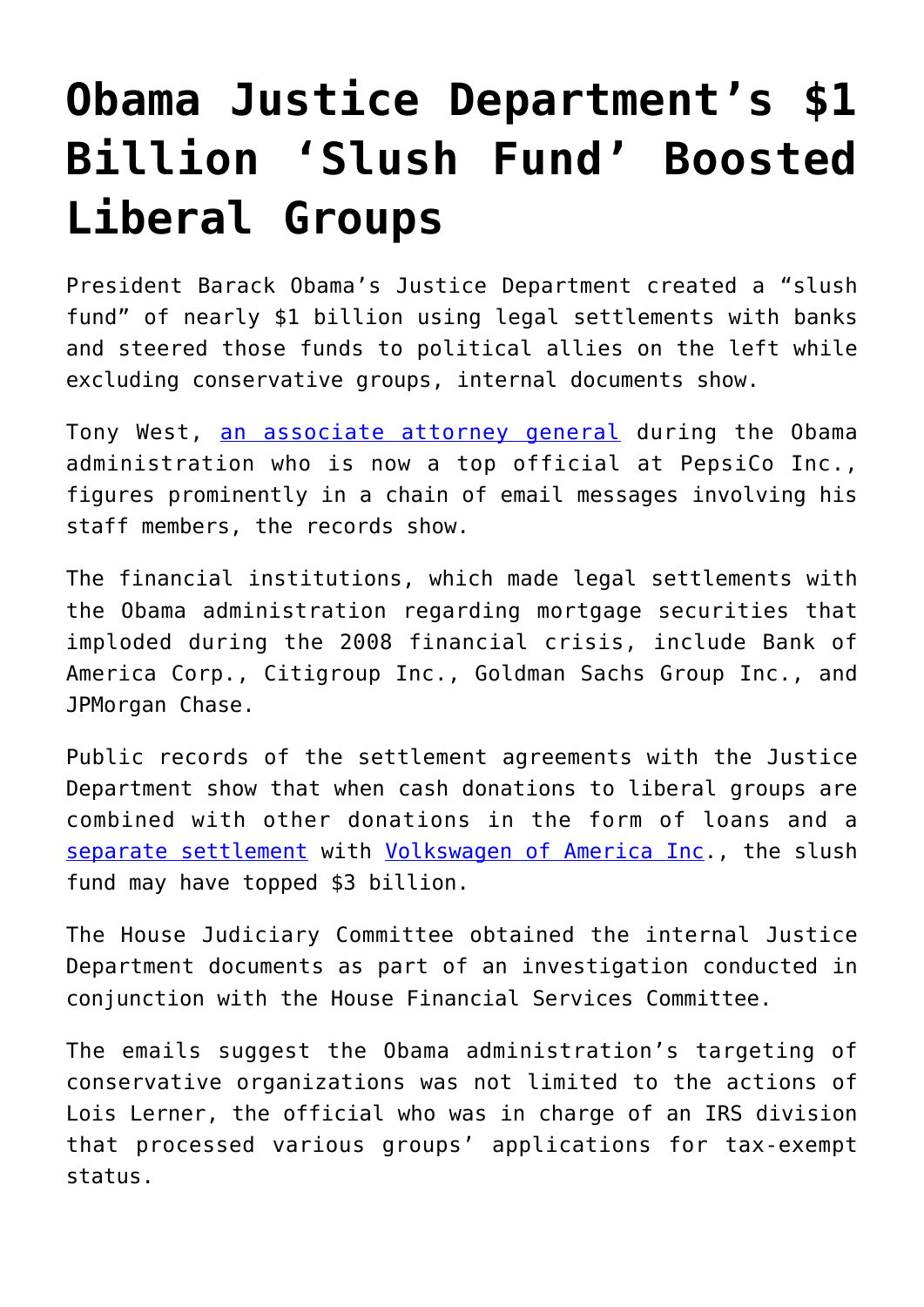A [2013 inspector general's report](https://www.treasury.gov/tigta/auditreports/2013reports/201310053fr.pdf) found that Lerner's division delayed and obstructed the applications of tea party and other conservative groups.

In similar fashion, the Justice Department documents show that West's staff went to great lengths to prevent conservative organizations from receiving any of the settlement funds.

In one email dated July 9, 2014, a senior Justice official on West's team explains how the draft of a mandatory donation provision was rephrased for the purpose of "not allowing Citi to pick a statewide intermediary like the Pacific Legal Foundation [PLF]." The official identified the foundation as a group that "does conservative property-rights free legal services."

The same email from West's team singles out the [National](https://www.google.com/url?q=http://www.iolta.org/&sa=D&ust=1508968623774000&usg=AFQjCNE1Mm8LaRU0LQMRTmOln_ZWAPulYQ) [Association of IOLTA Programs](https://www.google.com/url?q=http://www.iolta.org/&sa=D&ust=1508968623774000&usg=AFQjCNE1Mm8LaRU0LQMRTmOln_ZWAPulYQ) as the sort that could be eligible for funding from settlement agreements.

It says the organization is among "statewide intermediaries" that "provide funds to legal aid organizations, to be used for foreclosure prevention assistance and community redevelopment assistance." IOLTA stands for [Interest on Lawyers' Trust](https://www.google.com/url?sa=t&rct=j&q=&esrc=s&source=web&cd=2&cad=rja&uact=8&ved=0ahUKEwjk9-uZ2ozXAhXDOiYKHX7SDCoQFggqMAE&url=https%3A%2F%2Fen.wikipedia.org%2Fwiki%2FInterest_on_Lawyer_Trust_Accounts&usg=AOvVaw0ll-oddTieSHX6LY1gxVHq) [Account, a](https://www.google.com/url?sa=t&rct=j&q=&esrc=s&source=web&cd=2&cad=rja&uact=8&ved=0ahUKEwjk9-uZ2ozXAhXDOiYKHX7SDCoQFggqMAE&url=https%3A%2F%2Fen.wikipedia.org%2Fwiki%2FInterest_on_Lawyer_Trust_Accounts&usg=AOvVaw0ll-oddTieSHX6LY1gxVHq) way of raising money for charity.

By a vote of  $238-183$ , the House passed a bill Tuesday designed to bar the Justice Department and all other federal agencies from "requiring defendants [to donate money to outside groups](https://goodlatte.house.gov/news/documentsingle.aspx?DocumentID=1018) as part of settlement agreements."

Called the **Stop Settlement Slush Funds Act of 2017**, and sponsored by Judiciary Chairman Bob Goodlatte, R-Va., the bill also "requires that settlement money goes either directly to victims or to the Treasury," a [press release](https://goodlatte.house.gov/news/documentsingle.aspx?DocumentID=1018) from his office says.

Congressional investigators found that the Obama Justice Department used mandatory donations by the banks to funnel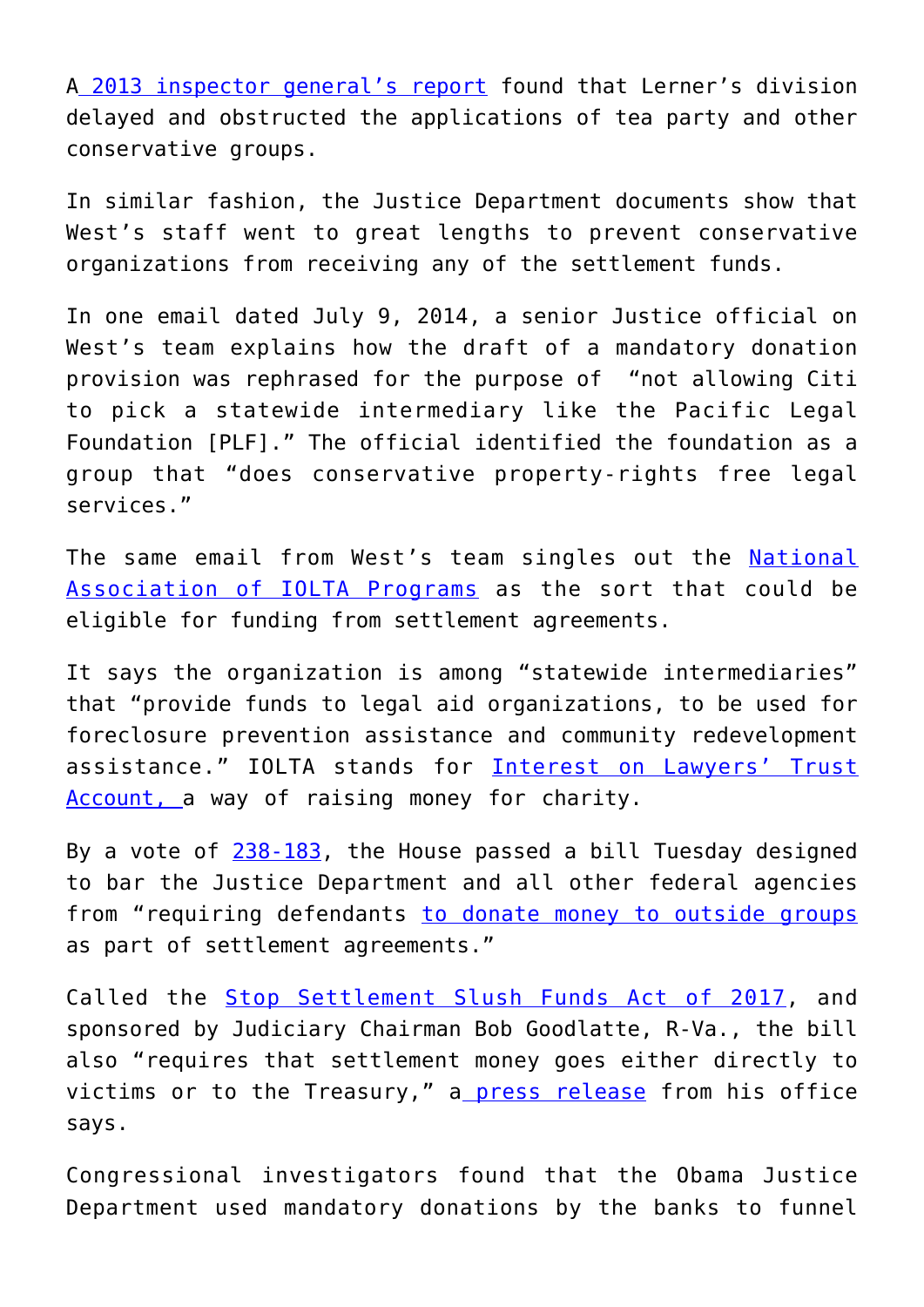almost a billion dollars to left-leaning advocacy groups. The internal documents include correspondence showing some of these same third-party organizations lobbied Justice to receive the funds.

On March 4, 2014, political activists discussed a proposal in a meeting with Elizabeth G. Taylor, [then a deputy associate](http://www.healthlaw.org/about/staff/221-elizabeth-taylor) [attorney general.](http://www.healthlaw.org/about/staff/221-elizabeth-taylor) That same day, according to the documents, Taylor sent an email to West about the meeting.

In the email, Taylor informs West that she met on his behalf with Virginians Organized for Interfaith Community Engagement, and that representatives suggested that a bank that entered into a settlement agreement should contribute to the National Community Equity Restoration Fund.

Because a portion of the email is redacted, it's not clear which bank was cited

Bank of America, however, is mentioned later in the same email. The bank was "shamed" into complying with demands of political activists after they disrupted a shareholder meeting, Taylor says in the email.

West responded to Taylor's message the same day, writing: "Let's discuss later today."

The Washington-based Capital Research Center characterizes both the National Association of IOLTA Programs and Virginians Organized for Interfaith Community Engagement as "[left-wing](https://capitalresearch.org/article/obama-justice-departments-liberal-slush-fund-exposed/) [outfits](https://capitalresearch.org/article/obama-justice-departments-liberal-slush-fund-exposed/)."

Taylor may have become aware of [Virginians Organized for](http://www.voice-iaf.org/about-voice) [Interfaith Community Engagement](http://www.voice-iaf.org/about-voice), or VOICE, in an email to her Nov. 8, 2013, from the [Leadership Conference on Civil and](https://civilrights.org/about-us/coalition-members-leadership-conference-civil-human-rights/) [Human Rights](https://civilrights.org/about-us/coalition-members-leadership-conference-civil-human-rights/), a Washington-based lobbying group. The name of the individual who sent the email was redacted in the documents obtained by the House committee.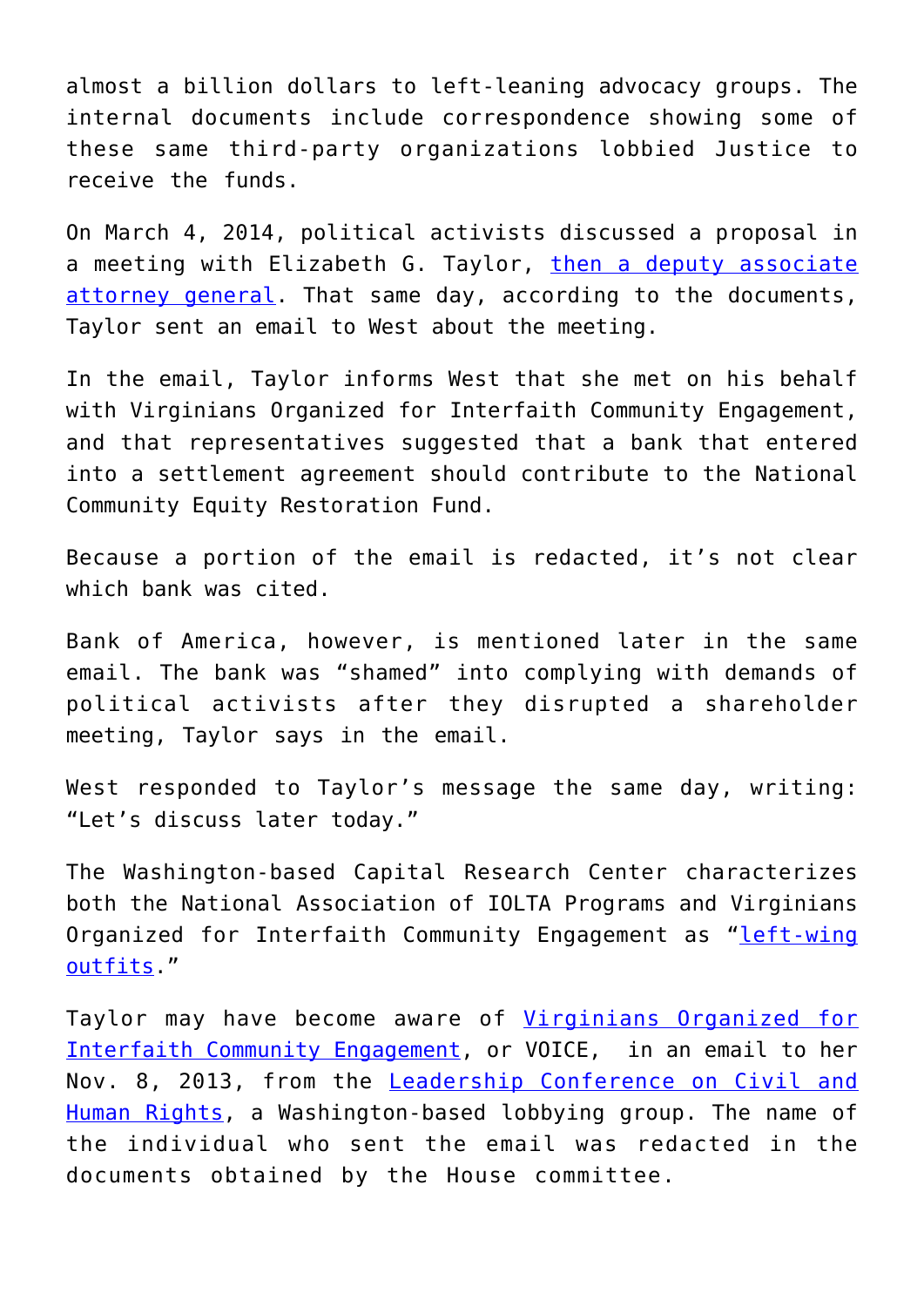VOICE [describes itself](http://www.voice-iaf.org/about-voice) as a nonprofit, nonpartisan "coalition of almost 50 faith communities and civic organizations in Northern Virginia working together to build power in middleand low-income communities."

The 2013 email explains that the Leadership Conference on Civil and Human Rights had partnered with the Virginia interfaith group "in their fight to get JPMorgan to reinvest a portion of the more than \$300 million in equity it stripped from Prince William County, Va. communities and families through predatory loans and toxic Mortgage Backed Securities (MBSs) and foreclosures … "

The author of the email then asks Taylor whether Justice Department officials who were negotiating with JPMorgan Chase could consider having any settlement funds directed toward a Prince William County Restoration Fund.

In sworn testimony Feb. 2, 2015, regarding settlements reached with banks, however, Geoffrey Graber, another Obama Justice Department official, told members of Congress that "the department did not want to be in the business of picking and choosing which organization may or may not receive any funding under the agreement."

The email records obtained by the House Judiciary Committee appear to contradict Graber's testimony.

West left the Justice Department in September 2014.

The Daily Signal unsuccessfully sought to reach West for comment at PepsiCo, and also has rquested comment from Taylor and from the named financial institutions.

Paul Larkin, a senior legal research fellow at The Heritage Foundation who has written at length on settlement practices, told The Daily Signal in an email that Goodlatte's legislation would help prevent future misuse of such settlement funds.